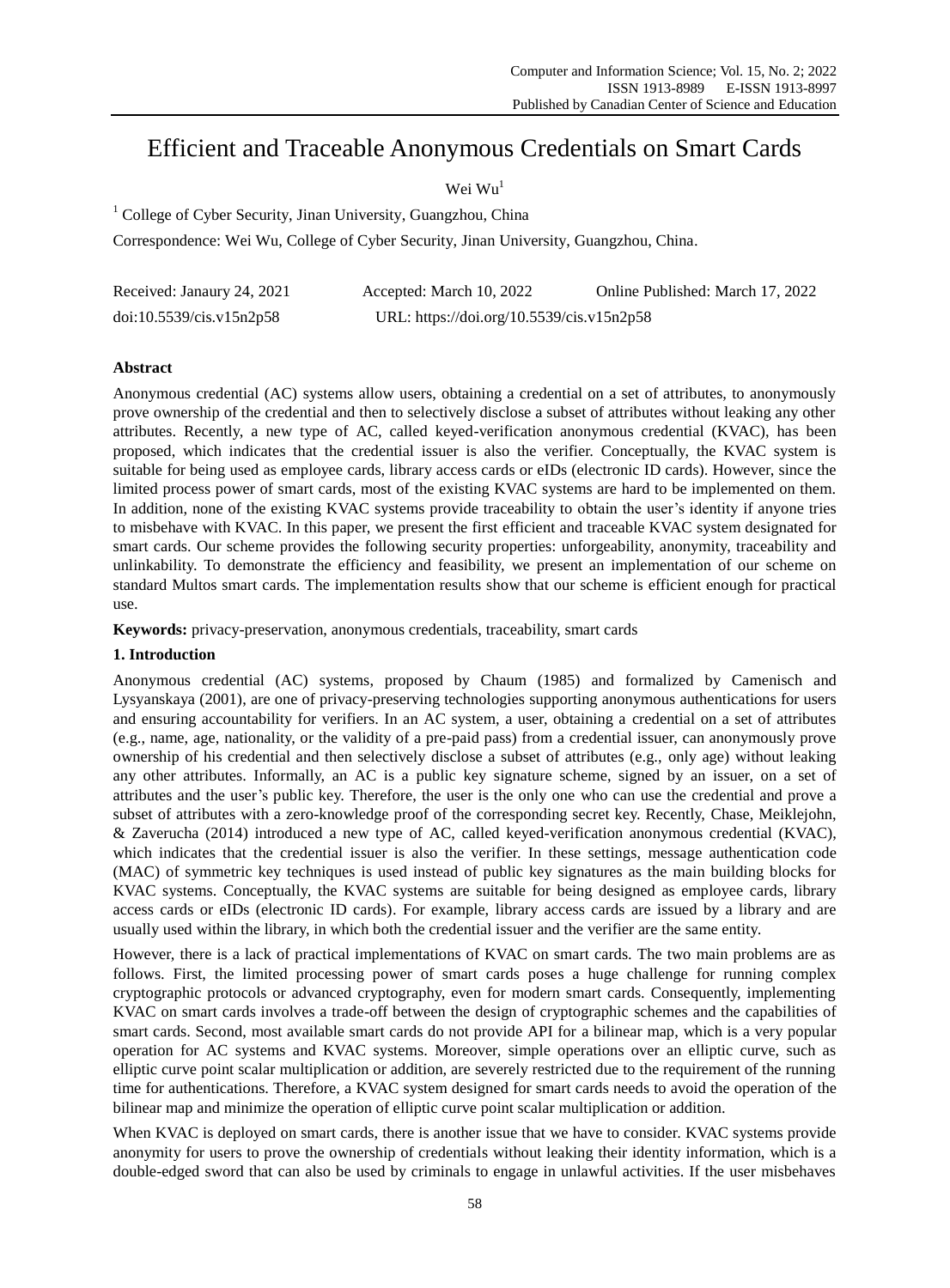with KVAC, it should be possible to make the user responsible for his illegal actions. Consequently, it is preferable for KVAC systems to provide traceability to de-anonymize misbehaving users without compromising the anonymity of other honest users. However, none of the existing KVAC systems provide traceability.

In this paper, we address the above challenges: First, we proposed the first efficient and traceable KVAC systems designed for smart cards. Our scheme simultaneously provides the following security properties:

- ‐ **Unforgeability**: Users cannot successfully prove ownership of credentials that do not belong to them, nor can they successfully disclose attributes that were not previously authenticated.
- ‐ **Anonymity**: The user's identity information is not revealed during a showing of his credential.
- ‐ **Traceability**: A tracing authority can de-anonymize misbehaving users' identity information.
- ‐ **Unlinkability**: No verifiers can distinguish whether the showing credential belongs to the same user, even if the same attributes are disclosed multiple times.

Second, we develop an implementation of our KVAC on a standard Multos smart card and measure the total time cost for the computation and communication on the smart card. Then, the implementation results show that our scheme is efficient enough for practical use.



**Tracing Authority** 

Figure 1. Example Scenario of Our KVAC System

**Example Scenario.** As shown in Figure 1, we chose a library scenario to illustrate the practicality of our KVAC on smart cards. In a municipal library, users can borrow books as long as they pay a fee every quarter. A user can be issued a library access card as a credential, which certified the validity of a pre-paid pass and other identity attributes. Then, the user is able to prove ownership of the card and only selectively disclose his validity of the pre-paid pass to the library manager. By using the library access card, a user can rent books without leaking other irrelevant attributes such as age and nationality. Then, the user just simply waves his contactless library access card when he leaves the municipal library with books. The first security property, *unforgeability*, assures that nobody can prove ownership of a library access card that does not belong to him or try to rent books without paying the pre-paid fee. The *anonymity* property protects users' privacy, such as his reading habits due to nobody can link the identity information from the books he reads. The *traceability* property allows the library to trace and identify readers who violate the rules of the library, such as stealing or polluting books. Finally, the *unlinkability* property prevents the profiling of users. All reading records of a user are unlinkable, and the library cannot check which books users read subsequently.

**Organization.** The remainder of this paper is organized as follows. In Section 2, we discuss existing related work. Section 3 presents the preliminaries of our KVAC system. We detailed the specific construction in Section 4. In Section 5, we describe our implementation on a smart card and discuss the experiment results.We conclude this paper in Section 6.

#### **2. Related Work**

Cryptographic anonymous credential (AC) systems were proposed by Chaum (1985) and formalized by Camenisch and Lysyanskaya (2001). After years of research, AC systems were gradually improved by using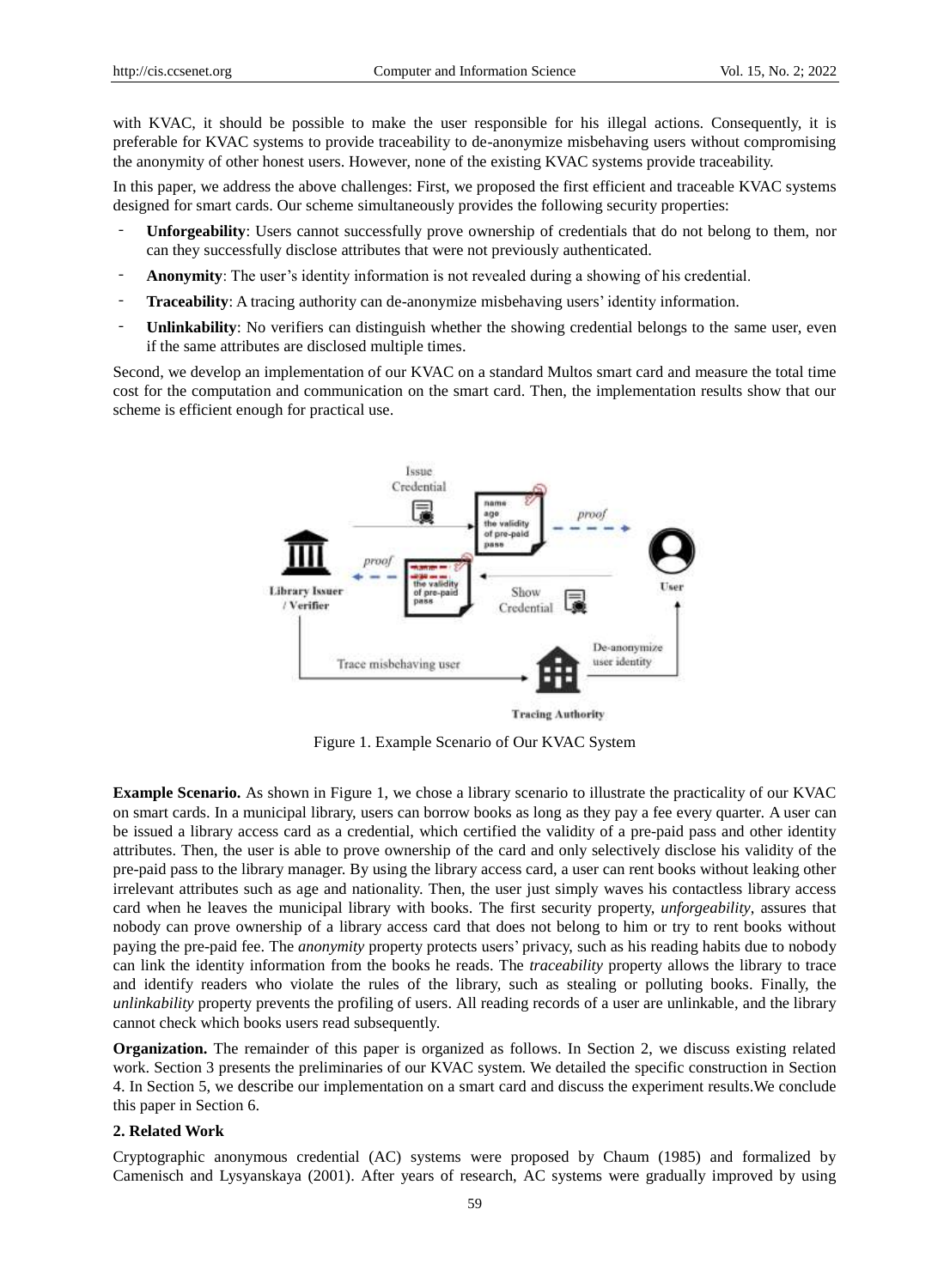more efficient cryptographic primitives (Fuchsbauer, Hanser, & Slamanig, 2019; Sanders, 2020) and developing formal security models and security analysis (Camenisch et al., 2014; Tan & Groß, 2020). Up to date, Idemix (Bichsel et al, 2009) and U-Prove (Paquin & Zaverucha, 2011) are the well-known applications of AC systems, which both aim for practical use.

Furthermore, a new approach to obtain more efficient AC systems was proposed. Chase et al., (2014) discovered that the credential issuer can be served as the verifier in many scenarios. This means that the verifier also owns the issuer key pair, which can be used to construct more efficient AC systems. They then formally defined these as keyed-verification anonymous credential (KVAC) systems and provided concrete instantiation.

Afterward, many new constructions of KVAC had been proposed. Assume a user possesses a credential on *n* attributes and wants to selectively only *k* attributes for a showing. The KVAC system proposed by Barki, Brunet, Desmoulins,  $\&$  Traor  $\acute{\text{e}}$  (2016) needs to cost  $n-k+12$  exponentiations, while the KVAC system constructed by Couteau and Reichle (2019) needs to cost  $2n-2k+3$  exponentiations. Although their KVAC systems are efficient enough on the PC platform, they cannot be directly adapted to the smart cards platform.

The first KVAC system deployed on the smart cards was proposed by Camenisch, Drijvers, Dzurenda, & Hajny (2019), which achieves the most efficient proving protocol with *n-k+2* exponentiations to prove ownership of a credential. Moreover, all the operations of their KVAC can be achieved by basic arithmetic operations which are already provided by modern smart cards' API. Their KVAC system is suitable for being implemented on smart cards. However, traceability is not within their design goals, making it very easy for any user misbehaves with their KVAC systems, especially on smart cards.

Recently, Chase, Perrin, & Zaverucha (2020) construct a new KVAC based on an algebraic MAC instantiated in a cyclic group *G*. The advantage is that attributes can be elements in *G*, whereas the previous KVAC only supports attributes that were integers of a multiplicative group *Zp*. Therefore, we can encrypt group elements using Elgamal encryption, and prove that the encrypted elements are certified by a credential in zero-knowledge. Because the algebraic MAC, encryption and the zero-knowledge proofs are all instantiated in *G*, it only needs basic arithmetic operations that are already supported by modern smart cards, which means that their scheme is suitable deployed on smart cards. However, their KVAC system still does not consider the security of traceability. Obviously, it is still a problem to be solved that how to achieve an efficient and traceable KVAC on smart cards.

#### **3. Preliminaries**

In this section, we will first introduce the basic notations of our KVAC system. Then, we give a brief overview of some cryptographic building blocks in terms of algebraic MAC, zero-knowledge proofs and Elgamal Encryption. At last, we briefly introduce the MULTOS smart cards.

## *3.1 Algebraic MAC*

Traditional MACs are constructed using symmetric key primitives like HMAC (Krawczyk, Bellare, & Canetti, 1997) based on hash functions and Poly1305-AES (Bernstein, 2005) based on block ciphers. However, these traditional MACs cannot combine efficient zero-knowledge proofs. To address this problem, Dodis, Kiltz, Pietrzak, & Wichs (2012) proposed algebraic MACs, which are constructed using group operations and support efficient zero-knowledge proofs. Then, Chase et al., (2014) showed that certain algebraic MACs can be used as building blocks for constructing KVAC systems, and they instantiated the first KVAC system.

In this paper, we use the algebraic MAC proposed by Camenisch et al., (2019) as the underlying building block to construct our efficient and traceable KVAC systems, which is primarily designed for smart cards.

We denote this algebraic MAC scheme with following algorithms {*Setup*, *MACKeyGen, MAC, Verify*}:

#### *Setup*  $(\lambda) \rightarrow par$

Input a security parameter *λ*. Choose a random generator *g* from cyclic group *G* of prime order *p*, i.e., *g*∈*G*. Output the public parameters  $par = (G, g, p)$ .

## *MACKeyGen*(*par, n*) → (*key, ipar*)

Input the public parameters  $par = (G, g, p)$  and an integer *n* defining an upper bound on the number of messages in a MAC. Choose  $n + 1$  random integer  $(x, x_1, ..., x_n)$  from multiplicative group  $Z_p$ . Output the MAC secret key  $key = (x, x_1, ..., x_n)$  and the issuer parameters  $(X, X_1, ..., X_n) = (g^{x_0}, g^{x_1}, ..., g^{x_n})$ .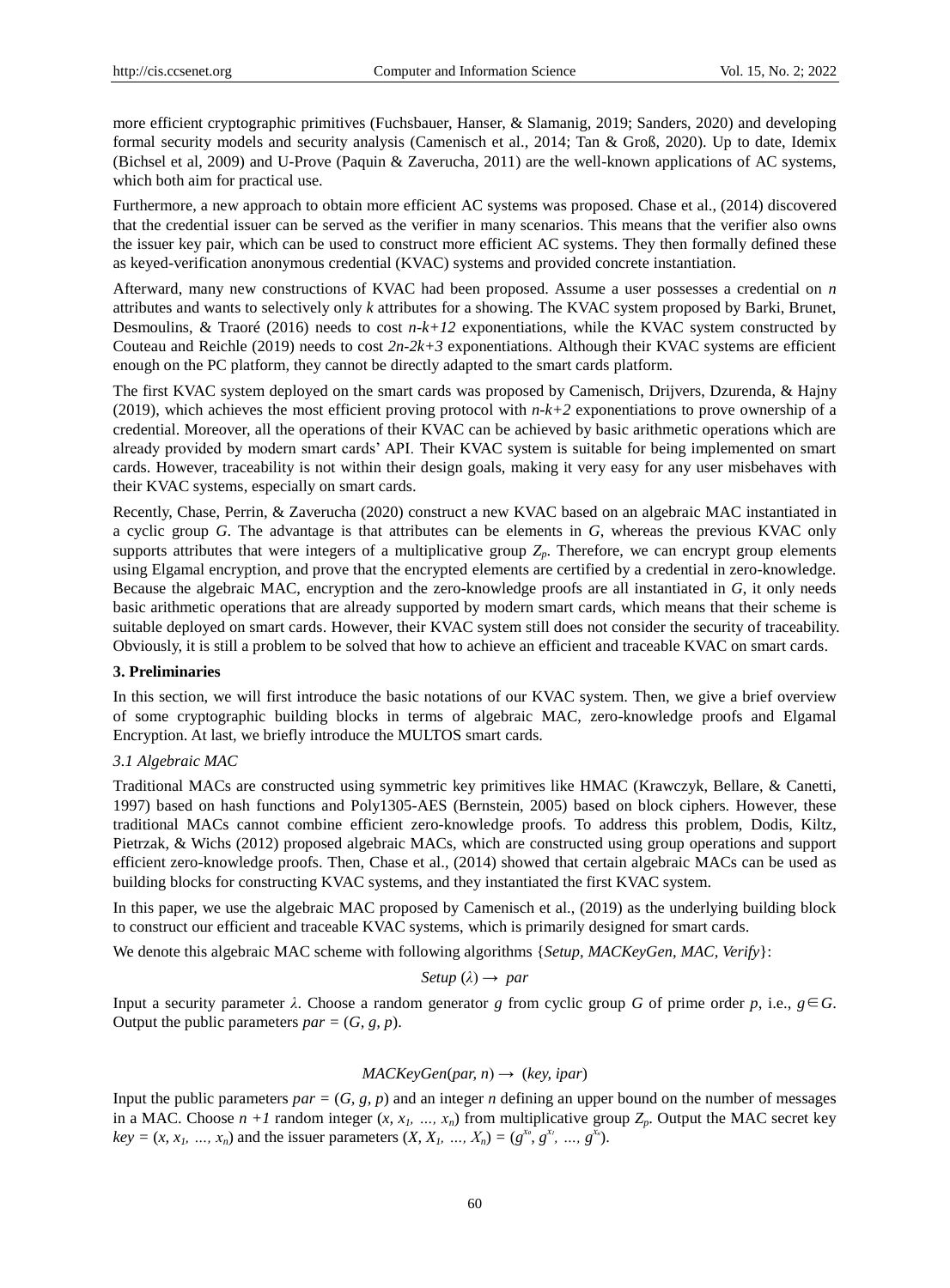## $MAC(par, key, M) \rightarrow \sum_{i}^{\infty} = (\sigma, \sigma_{x_i}, ..., \sigma_{x_i})$

Input the public parameters  $par = (G, g, p)$ , the MAC secret key *key* and a set of messages  $M = (M_1, ..., M_n) \in Z_p$ . Compute  $\sigma = g^{\frac{1}{\langle (x+M_f(x_f+...+M_n, x_n))}$  and  $(\sigma_{x_f}, ..., \sigma_{x_n}) = (\sigma^{x_f}, ..., \sigma^{x_n})$ . Output the message authentication code  $\Sigma = (\sigma, \sigma^{x_f}, ..., \sigma^{x_n})$ *σx₁, …, σxₙ*).

#### *Verify*(*par*, *key*,  $\sum$ , *M*)  $\rightarrow$  *valid / invalid*

Input the public parameters  $par = (G, g, p)$ , the MAC secret key *key*, the message authentication code  $\Sigma$  and messages  $M = (M_1, ..., M_n)$ . Output *valid* if  $g = \sigma^{(x_0 + M_1x_1 + ... + M_nx_n)}$ ; otherwise, output *invalid*.

#### *3.2 Zero-knowledge Proofs*

The concept of zero-knowledge proof was first introduced by Goldwasser, Micali, & Rackoff (1985). Then, multiple constructions of zero-knowledge proofs are used to prove knowledge of discrete logarithms and representations of elements in *G*. A zero-knowledge proofs system satisfies the following properties:

- ‐ Completeness: if the statement is true and the honest prover indeed knows the secret which satisfies the statement, then the prover can generate a proof to convince the honest verifier;
- ‐ Soundness: if the statement is false, then no cheating prover can generate a proof to convince the verifier, except with some small probability;
- ‐ Zero-knowledge: if the statement is true, no verifier learns anything other than the fact that the statement is true (the secret is not leaking);
- ‐ Proof of knowledge: there exists a probabilistic, polynomial-time (PPT) knowledge extractor that, given black-box access to a successful prover, can always compute the secret from the correct proof.

In our KVAC system, we make use of the notation introduced by Camenisch and Stadler (1997) to prove knowledge of discrete logarithms and representations of elements in *G*. A non-interactive zero-knowledge proof of knowledge  $\pi$  is described by:

$$
\pi = ZKPoK \{(x, y...): statements about x, y... \},
$$

where  $(x, y, \ldots)$  are secrets (discrete logarithms or representations of elements in G) that satisfy the statements. In this paper, the best instantiation of zero-knowledge proof is the Schnorr-type proof (Schnorr, 1991).

#### *3.3 Elgamal Encryption*

The Elgamal encryption scheme (ElGamal, 1985) is a well-known and practical public key encryption scheme that is provably secure against adaptive chosen plaintext attacks without random oracles.

We denote the Elgamal encryption scheme with the following algorithms {*Setup*, *EncKeyGen, Enc, Dec*}:

$$
Setup\left(\lambda\right)\rightarrow\ par
$$

Input a security parameter *λ.* Choose a random generator *g* from cyclic group *G* of prime order *p*, i.e., *g*∈*G*. Output the public parameters  $par = (G, g, p)$ .

$$
EncKeyGen(par) \rightarrow (pk, sk)
$$

Input the public parameters  $par = (G, g, p)$ . Choose a random integer *sk* from a multiplicative group  $Z_p$ , i.e.,  $sk \in$  $Z_p$ . Output the public key  $pk = g^{sk}$  and the secret key *sk*.

$$
Enc(par, pk, m) \rightarrow CT = (ct_1, ct_2)
$$

Input the public parameters  $par = (G, g, p)$ , the public key  $pk$  and a message  $m$ . Choose a random integer  $r$  from multiplicative group  $Z_p$ , i.e.,  $r \in Z_p$ . Output the ciphertext  $CT = (ct_1, ct_2) = (g^r, pk^r m)$ .

 $Dec(par, sk, CT) \rightarrow m$ 

Input the public parameters  $par = (G, g, p)$ , the secret key *sk* and a ciphertext *c*. Output the decrypted message *m*  $= ct_2 / (ct_1)^{sk} = (pk^r m) / (g^{rsk}) = (pk^r m) / pk^r.$ 

### *3.4 MULTOS Smart Cards*

One of the goals of our research work is to assess the efficiency of our KVAC system when it runs on a smart card. Hence, implementing a KVAC system requires an open smart card platform that provides the necessary cryptographic operations support. In practice, we choose the MULTOS smart card platforms (Torr & Mayes, 2017) for implementing our KVAC system.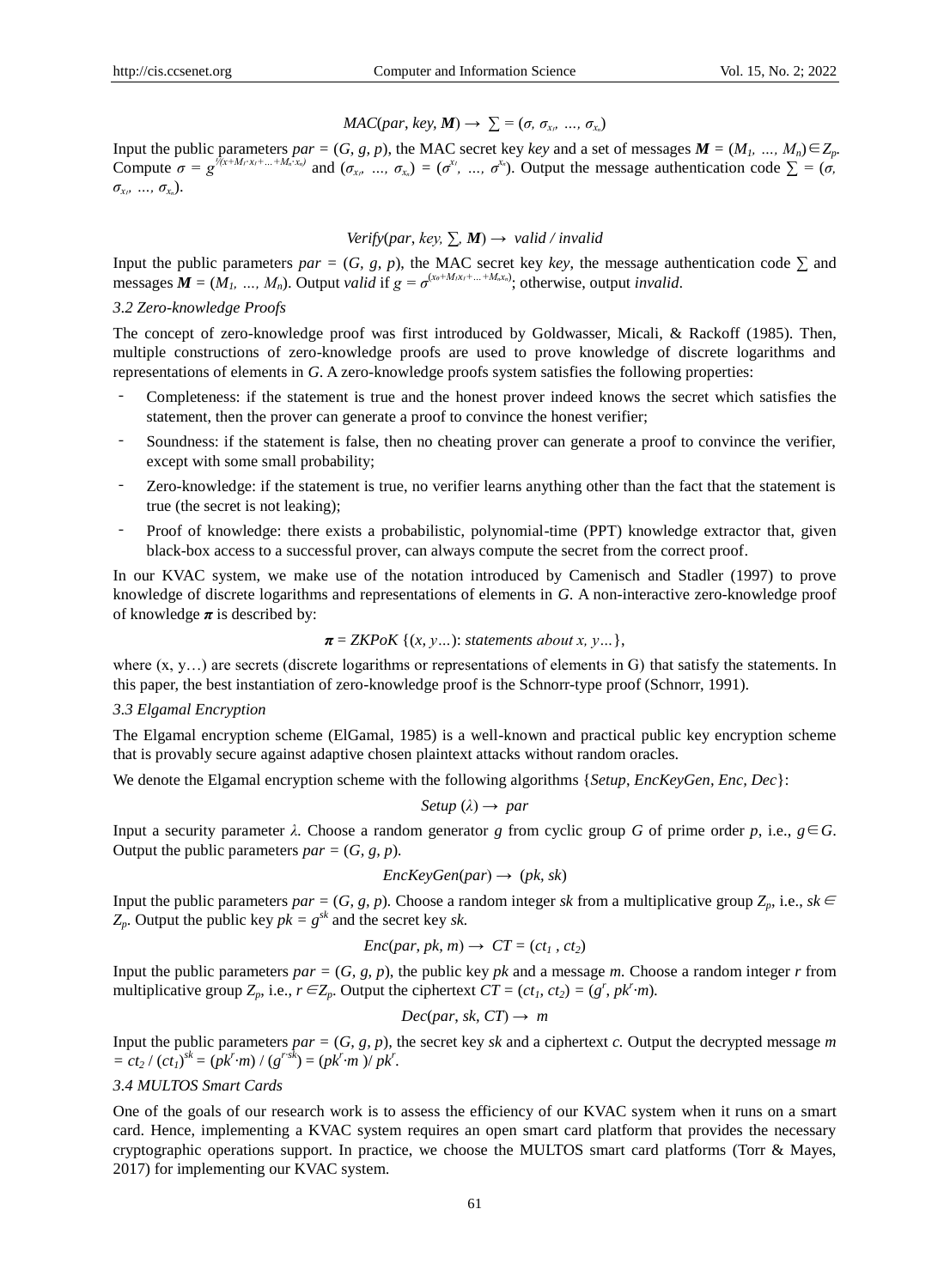The MULTOS is a multi-application operating system designed for smart card products. A highly secure and independent execution platform is run on the operating system of the MULTOS. A MULTOS smart card executes specific assembler code called MULTOS Execution Language (MEL) and provides the developers with specific interfaces for the smart card. In addition, MULTOS has a rich function library available supporting the common operations required by developers, such as PIN handling, memory management and cryptographic operations. Most of the operations that the hardware can support are possibly provided in the MEL. Due to MEL providing the full base for programming MULTOS cards, we can easily write programs and implement our KVAC system on the MULTOS smart cards.

#### **4. Our Keyed-Verification Anoynomous Credential System**

Unlike traditional anonymous credential (AC) systems, the KVAC systems are particularly suitable for scenarios where a credential issuer is the same entity as a verifier, which means that the verifier also knows the secret keys of the credential issuer. Our keyed-verification anonymous credential (KVAC) system is based on the algebraic MAC scheme described in Section 3 above. Moreover, our KVAC system supports all the standard security properties of AC systems, such as unforgeability, anonymity and unlinkability. In addition, we provide traceability to support de-anonymizing misbehaving users without compromising the anonymity of other honest users.

In this section, we present our KVAC system using the algebraic MAC as the main building block. All attributes are elements in multiplicative group *Z<sup>p</sup>* and are parametrized by *n* denoting the maximum number of attributes in a credential. The basic idea of our KVAC is that the credential issuer assigns a unique user identifier *uid* to the user and signs *uid* and attributes  $M = (m_1, ..., m_n)$  using the algebraic MAC. Then, the user obtains the message authentication code as his credential  $\Sigma$ . When showing a credential with disclosed attributes  $M_D$  (the disclosed attributes  $M_D$  are a subset attributes of  $M$ ), the user firstly computes  $g^{uid}$  and encrypts  $g^{uid}$  under the tracing authority public key *tpk* using Elgamal encryption to generate pseudonym *nym*. He then randomizes his credential (denote it *∑'*) and sends (*∑', nym*) with a zero-knowledge proof *π* proving that the disclosed attributes *M<sub>D</sub>* are certified by ∑' and the pseudonym *nym* is correctly encrypted the user identifier *uid* under the tracing authority public key by *nym*. Finally, if the verifier discovers that the user possessing *nym* misbehaves with *∑'*, the verifier can notify the tracing authority to decrypt the *nym* using tracing authority secret key *tsk* to get the  $g^{\text{uid}}$ , which reveals the identity information of the misbehaving user.

A KVAC scheme consists of four algorithms (*Setup, TAKeyGen, CredKeyGen, Trace*) and two protocols ((*CredObtain, CredIssue*), (*CredProve, CredVerify*)) that are run by a user and a credential issuer who also serves as a verifier. The details of the construction are as follows:

$$
Setup(\lambda) \rightarrow par \tag{1}
$$

Input a security parameter  $\lambda$  and an integer  $n \in \mathbb{Z}_p$  defining an upper bound on the number of certified attributes in a credential. Choose a random generator *g* from cyclic group *G* of prime order *p*, i.e.,  $g \in G$  and a secure hash function *Hash*:  ${0,1}^* \rightarrow Z_p$ *,* which is also a random oracle in the security analysis. Output the public parameters  $par = (G, g, p, Hash)$ .

$$
TAKeyGen(par) \rightarrow (tpk, tsk)
$$
\n
$$
(2)
$$

This algorithm *TAKeyGen* is run by a tracing authority. Input the public parameters *par =* (*G, g, p, Hash*), and choose a random integer *tsk* from a multiplicative group  $Z_p$ , i.e., *tsk* ∈ $Z_p$ . Output the public key *tpk* =  $g^{tsk}$  and the secret key *tsk* for the tracing authority.

$$
CredKeyGen(\lambda, n) \rightarrow (ipar, isk)
$$
\n(3)

This algorithm *CredKeyGen* is run by a credential issuer/verifier. Input the public parameters *par =* (*G, g, p, Hash*) and an integer *n* defining an upper bound on the number of certified attributes in a credential, and choose  $n + 2$  random integer  $(x, x_0, x_1, ..., x_n)$  from multiplicative group  $Z_p$ . Output the issuer secret key isk =  $(x, x_0, x_1, ..., x_n)$  $x_1, ..., x_n$ ) and the issuer parameters  $ipar = (X, X_0, X_1, ..., X_n) = (g^x, g^{x_0}, g^{x_1}, ..., g^{x_n})$ .

$$
(CredObtain(par, ipar, M), CredIssue(par, isk, M)) \rightarrow (\sum \text{uid}, nym)
$$
 (4)

The part *CredObtain* is run by a user and takes as input the public parameters *par =* (*G, g, p, Hash*), the issuer parameter *ipar* =  $(X, X_0, X_1, ..., X_n)$  and a set of attributes  $M = (m_1, ..., m_n) \in Z_p$ .

The part *CredIssue* is run by a credential issuer and takes as input the public parameters *par*, the issuer secret key  $isk = (x, x_0, x_1, \ldots, x_n)$  and the attributes *M.* 

At the end of the protocol, the credential issuer outputs the credential *∑*, a unique user identifier *uid* and a pseudonym *nym* to the user. We have to mention that attributes *M* must be transmitted over a secure channel and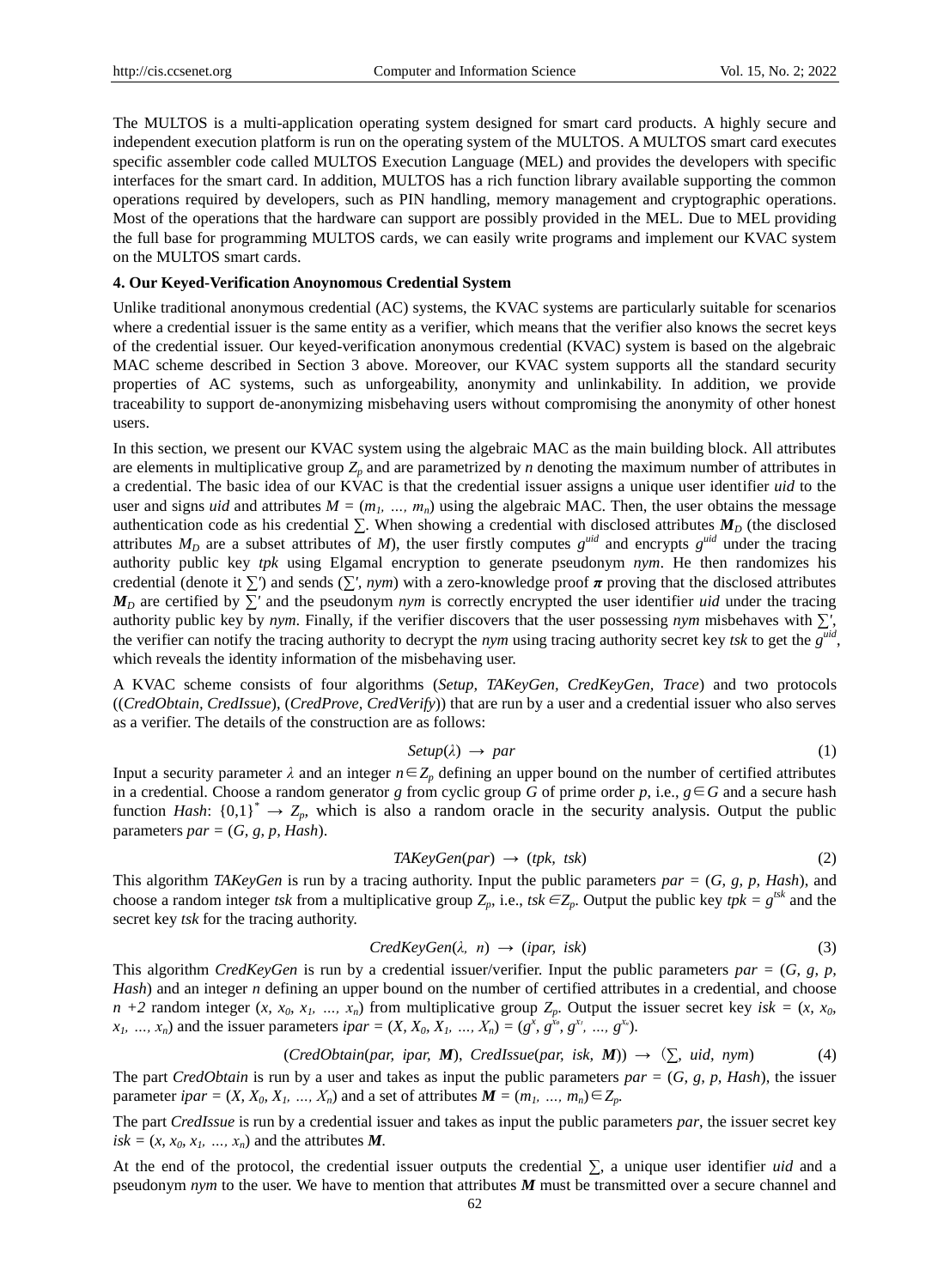the resulting credential *∑*, user identifier *uid* and *g uid* should be stored by the credential issuer. We depict the whole protocol (*CredObtain, CredIssue*) in Table 1.

| Table 1. The Protocol (CredObtain, CredIssue) |  |  |
|-----------------------------------------------|--|--|
|-----------------------------------------------|--|--|

| par, isk= $(x, x_0, x_1, , x_n)$ , $M = (m_1, , m_n)$<br>par, ipar= $(X, X_0, X_1, , X_n)$ , $M = (m_1, , m_n)$<br>Select two random integer <i>uid</i> , $r \in Z_p$ ;<br>Compute $\sum$ = $(\sigma, \sigma_{x}, \ldots, \sigma_{x})$ , where $\sigma = g^{\frac{1}{x} + u d x_0 + m_1 x_1 + \ldots + m_n x_n}$<br>and $(\sigma_{\rm r}, \sigma_{\rm r}$ , $\ldots$ , $\sigma_{\rm r}$ ) = $(\sigma^x, \sigma^{x_0}, \ldots, \sigma^{x_n})$ ;<br>Compute $\pi_{MAC} = \{(x, x_0, x_1, , x_n): (\sigma_x, \sigma_{x_0}, , \sigma_{x_n}) = (\sigma^x,$<br>$\sigma^{x_0}, \ldots, \sigma^{x_n} \wedge (X, X_0, X_1, \ldots, X_n) = (g^x, g^{x_0}, g^{x_1}, \ldots, g^{x_n})$ ;<br>Store $\sum_{i} M$ , <i>uid</i> , $g^{uid}$ to the issurance records; | <b>User</b> | <b>Credential Issuer</b> |
|-------------------------------------------------------------------------------------------------------------------------------------------------------------------------------------------------------------------------------------------------------------------------------------------------------------------------------------------------------------------------------------------------------------------------------------------------------------------------------------------------------------------------------------------------------------------------------------------------------------------------------------------------------------------------------------------------------------------------------------------------------|-------------|--------------------------|
|                                                                                                                                                                                                                                                                                                                                                                                                                                                                                                                                                                                                                                                                                                                                                       |             |                          |
|                                                                                                                                                                                                                                                                                                                                                                                                                                                                                                                                                                                                                                                                                                                                                       |             |                          |
|                                                                                                                                                                                                                                                                                                                                                                                                                                                                                                                                                                                                                                                                                                                                                       |             |                          |
|                                                                                                                                                                                                                                                                                                                                                                                                                                                                                                                                                                                                                                                                                                                                                       |             |                          |
|                                                                                                                                                                                                                                                                                                                                                                                                                                                                                                                                                                                                                                                                                                                                                       |             |                          |
|                                                                                                                                                                                                                                                                                                                                                                                                                                                                                                                                                                                                                                                                                                                                                       |             |                          |
| Send $(\sum$ , <i>uid</i> , $\pi_{MAC}$ ) to the user.                                                                                                                                                                                                                                                                                                                                                                                                                                                                                                                                                                                                                                                                                                |             |                          |

Check whether:

 $g = \sigma_x \sigma_{x_0}^{uid} \sigma_{x_1}^{m_1} ... \sigma_{x_n}^{m_n}$ 

and verify  $\pi_{MAC}$ 

*Note.*  $\pi_{MAC}$  is used to prove that the credential issuer correctly signs the user identifier *uid* and the attributes  $M =$  $(m_1, ..., m_n)$  with his secret key *isk* =  $(x, x_0, x_1, ..., x_n)$  in zero-knowledge.  $\pi_{MAC}$  can be instantiated using Schnorr-type proof (Schnorr, 1991).

(*CredProve*(*par, ∑, M, D, uid, tpk*), *CredVerify*(*par, isk, D, MD, nym*)) → *valid / invalid* (5)

The part *CredProve* is run by a user and takes as input the public parameters  $par = (G, g, p)$ , a credential  $\Sigma = (\sigma, g, \sigma)$  $\sigma_{x_i}$ , …,  $\sigma_{x_n}$ ), a set of attributes  $M = (m_1, ..., m_n) \in Z_p$ , an index set *D* denoting which indexes in *M* are disclosed, the user identifier *uid* and the tracing authority public key  $tpk = g^{tsk}$ .

The part *CredVerify* is run by a verifier who is also the credential issuer, and takes as input the public parameters  $par = (G, g, p)$ , the issuer secret key *isk*, the index set *D*, the disclosed attributes  $M<sub>D</sub>$  (a subset of *M* on index set *D*) and the user's pseudonym *nym*.

At the end of the protocol, the verifier outputs are *valid* for acceptance or *invalid* for rejection. We depict the whole protocol (*CredObtain, CredIssue*) in Table 2.

| <b>User</b>                                                                                                  | <b>Verifier</b>                                            |  |  |
|--------------------------------------------------------------------------------------------------------------|------------------------------------------------------------|--|--|
| par, $\Sigma = (\sigma, \sigma_{x_0}, , \sigma_{x_n})$ , $M = (m_1, , m_n)$ , D, uid                         | par, isk = $(x, x_0, x_1, , x_n)$ , D, $M_D$ , nym         |  |  |
|                                                                                                              | Select a random <i>nonce</i> $\in Z_p$ and send it to user |  |  |
| Select random $r, k, \rho_r, \rho_{uid}, \rho_k$ and $\rho_{m_i}$ for all $i \notin D$                       |                                                            |  |  |
| Randomize credential by computing $\sum' = \sigma'$                                                          |                                                            |  |  |
| Encrypt $g^{uid}$ to get $nym = (nym_l, nym_2) = (g^k, tpk^k g^{uid});$                                      |                                                            |  |  |
| Compute $t_1 = \sigma_{x_0}^{\rho_{uid} r} \cdot \prod_{i \notin D} \sigma_{x_i}^{\rho_{m_i} r} \cdot g^r$ , |                                                            |  |  |
| $t_2 = g^{\rho_k}$                                                                                           |                                                            |  |  |
| and $t_3 = tpk^{\rho_k} \cdot g^{\rho_{uid}}$                                                                |                                                            |  |  |
| Compute $c = Hash(D, M_D, t_1, t_2, t_3, \sigma', par, ipar, nym, nonce)$                                    |                                                            |  |  |
| Compute $s_r = \rho_r + c r$ ,                                                                               |                                                            |  |  |
| $s_k = \rho_k + c k$                                                                                         |                                                            |  |  |
| $s_{uid} = \rho_{uid} + c \text{ uid},$                                                                      |                                                            |  |  |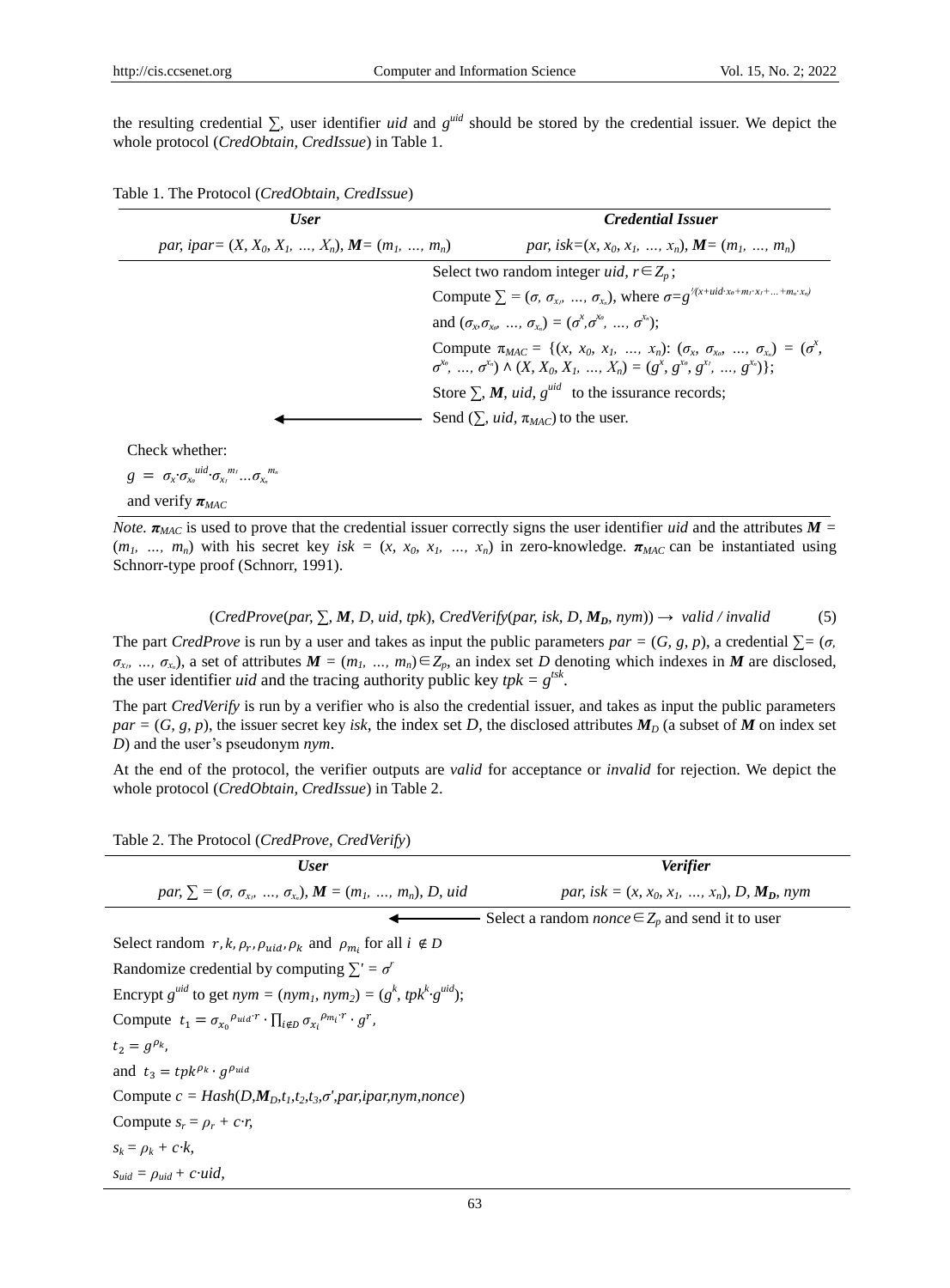and  $s_{m_i} = \rho_{m_i} - c \, m_i$  for all  $i \notin D$  $\text{Send } (\sum' , t_1, t_2, t_3, s_r, s_{uid}, s_k, s_{m_i}, nym)$ Compute  $c = Hash(D, M_D, t_1, t_2, t_3, \sigma', par, ipar, nym, nonce)$ Check whether:  $t_1 = g^{s_r} \cdot (\sum \int)^{-c \cdot x + x_0 \cdot s_{uid} + \sum_{i \notin D} (x_i \cdot s_{m_i}) - \sum_{i \in D} (x_i \cdot m_i \cdot c)},$  $g^{s_k} = (nym_l)^c \cdot t_2$ and  $g^{s_{uid}} (tpk)^{s_k} = (nym_2)^c \cdot t_3$ 

*Note.* This protocol is an instantiation of zero-knowledge proof  $\pi = \{(r, k, \rho_r, \rho_{uid}, \rho_k, \{\rho_{m_i}\}_{i \notin D}, \{m_i\}_{i \notin D}, uid)\}$ *Verify*(*par*, *isk*,  $\sum$ *'*,  $M_D$ ) = *valid*  $\land$  *Enc*(*par*, *tpk, uid*) = *nym*}, which prove that the disclosed attributes  $M_D$  are certified by credential *∑'* and the *nym* is correctly encrypted the user identifier *uid* under the tracing authority public key.

$$
Trace(par, tsk, nym) \to \text{uid}
$$
\n<sup>(6)</sup>

This algorithm *Trace* is run by a tracing authority. Input *par =* (*G, g, p, Hash*), the tracing authority secret key tsk and a user's pseudonym  $nym = (g^r, tpk^r g^{uid})$ . Decrypt  $g^{uid} = (tpk g^{uid})/(g^{rsk}) = (tpk g^{uid})/tpk$  and send  $g^{uid}$ to the credential issuer who then search *uid* from his inssurance records.

#### **5. Implementation and Evaluation**

In this section, we present the execution time of our KVAC system on MULTOS smart cards. For our implementation, we make use of development cards based on the SLE66 chip from Infineon. This particular MULTOS implementation supports a wide range of modulo arithmetic operations, which is sufficient to support our KVAC system on smart cards. This is the main reason why we choose MULTOS smart cards in this implementation. We mainly evaluate the execution time of the protocol (*CredProve, CredVerify*) which was implemented on a MULTOS smart card with a standard NIST P-192 curve (Kerry & Director, 2013). The total time for the whole protocol on the smart card including computation and communication cost with a terminal (standard PC, AMD Ryzen 5 3600, 6-core processor CPU, 8 GB RAM, Ubuntu 20.04) makes our implementation suitable for different application scenarios like employee cards and library access cards.

We artificially limited the number of attributes per user to a maximum of 5 which we believe is sufficient for practical use, but in fact, the available memory resources of the MULTOS smart cards will allow storing up to 50 attributes on a single card. Another limitation we implemented was caused by the limited resources of the MULTOS smart cards. We had to limit the prime number size to 1024 bits and use only the SHA-1 hash function.

As shown in Table 3, the protocol (*CredProve, CredVerify*) can almost be completed in less than 1000 milliseconds. In the worst-case scenario, there are five attributes stored on the smart card, none of which are disclosed during the protocol run, which means that all 5 attributes need to be proven in zero-knowledge. Overall, the implementation results demonstrate the efficiency and feasibility of our KVAC system on smart cards.

|                                        | Disclose 0<br>attributes | Disclose 1<br>attributes | Disclose 2<br>attributes | Disclose 3<br>attributes | Disclose 4<br>attributes | Disclose 5<br>attributes |
|----------------------------------------|--------------------------|--------------------------|--------------------------|--------------------------|--------------------------|--------------------------|
| Total 2<br>attributes in<br>credential | 820 ms                   | 683 ms                   | 527 ms                   | ---                      | ---                      |                          |
| Total 3<br>attributes in<br>credential | 932 ms                   | $817 \text{ ms}$         | $713 \text{ ms}$         | $602$ ms                 | ---                      | ---                      |
| Total 4<br>attributes in<br>credential | $1052$ ms                | 921 ms                   | 812 ms                   | $704 \text{ ms}$         | 592 ms                   |                          |
| Total 5<br>attributes in<br>credential | $1165$ ms                | $1026$ ms                | 947 ms                   | $826 \text{ ms}$         | 712 ms                   | $600 \text{ ms}$         |

Table 3. Time Cost for the protocol (*CredProve, CredVerify*)

*Note.* Disclosing 0 attributes means a user proves ownership of his credential and proves knowledge of all attributes in zero knowledge.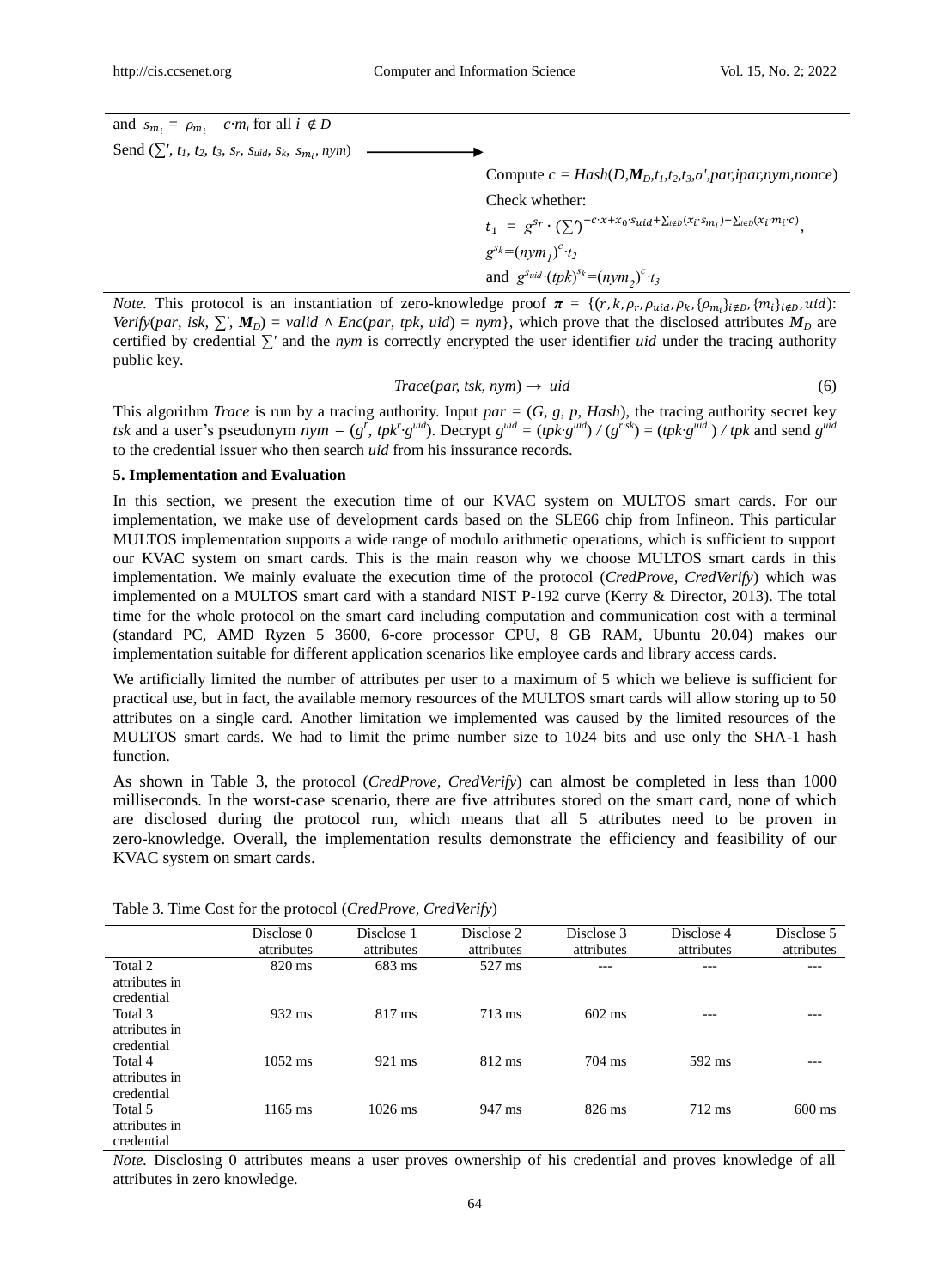#### **6. Conclusion and Future Work**

There are very few practical anonymous credential systems, and implementations on smart cards are either too slow or do not provide the traceability to de-anonymize misbehaving users. In this paper, we address this problem was twofold: 1) propose an efficient and traceable anonymous credential system on smart cards that simultaneously satisfies unforgeability, anonymity, traceability and unlinkability; 2) develop an implementation of our KVAC system on a standard MULTOS smart card, and the experimental results show the efficiency and feasibility of our scheme.

In order to meet the demands of time-critical applications, we will continue to improve the efficiency and security of our KVAC system on different devices. Furthermore, in addition to further optimization, we will combine our KVAC system with a suitable revocation solution to revoke all credentials of misbehaving users as well as lost credentials.

#### **References**

- Barki, A., Brunet, S., Desmoulins, N., & Traoré, J. (2016). Improved algebraic MACs and practical keyed-verification anonymous credentials. In *International Conference on Selected Areas in Cryptography*  (pp. 360-380). Springer, Cham. https://doi.org/10.1007/978-3-319-69453-5\_20
- Bernstein, D. J. (2005). The Poly1305-AES message-authentication code. In *International workshop on fast software encryption* (pp. 32-49). Springer, Berlin, Heidelberg. https://doi.org/10.1007/11502760\_3
- Bichsel, P., Binding, C., Camenisch, J., Groß, T., Heydt-Benjamin, T., Sommer, D., & Zaverucha, G. (2009). *Cryptographic protocols of the identity mixer library.* Tech. Rep. RZ 3730, Tech. Rep. Retrieved from http://patrik.biche.ch/pub/rz3730.pdf
- Chaum, D. (1985). Showing credentials without identification. In *Workshop on the Theory and Application of of Cryptographic Techniques* (pp. 241-244). Springer, Berlin, Heidelberg. https://doi.org/10.1007/3-540-39805-8\_28
- Camenisch, J., Drijvers, M., Dzurenda, P., & Hajny, J. (2019). Fast keyed-verification anonymous credentials on standard smart cards. In *IFIP International Conference on ICT Systems Security and Privacy Protection* (pp. 286-298). Springer, Cham. https://doi.org/10.1007/978-3-030-22312-0\_20
- Camenisch, J., & Lysyanskaya, A. (2001). An efficient system for non-transferable anonymous credentials with optional anonymity revocation. In *International conference on the theory and applications of cryptographic techniques* (pp. 93-118). Springer, Berlin, Heidelberg. https://doi.org/10.1007/3-540-44987-6\_7
- Camenisch, J., Krenn, S., Lehmann, A., Mikkelsen, G. L., Neven, G., & Pedersen, M. Ø. (2014). *Scientific comparison of ABC protocols.* Retrieved from https://abc4trust.eu/download/Deliverable D3.1 Part 1.pdf
- Camenisch, J., & Stadler, M. (1997). Efficient group signature schemes for large groups. In *Annual International Cryptology Conference* (pp. 410-424). Springer, Berlin, Heidelberg. https://doi.org/10.1007/BFb0052252
- Chase, M., Meiklejohn, S., & Zaverucha, G. (2014). Algebraic MACs and keyed-verification anonymous credentials. In *Proceedings of the 2014 ACM SIGSAC Conference on Computer and Communications Security* (pp. 1205-1216). https://doi.org/10.1145/2660267.2660328
- Chase, M., Perrin, T., & Zaverucha, G. (2020). The signal private group system and anonymous credentials supporting efficient verifiable encryption. In *Proceedings of the 2020 ACM SIGSAC Conference on Computer and Communications Security* (pp. 1445-1459). https://doi.org/10.1145/3372297.3417887
- Couteau, G., & Reichle, M. (2019l). Non-interactive keyed-verification anonymous credentials. In *IACR International Workshop on Public Key Cryptography* (pp. 66-96). Springer, Cham. https://doi.org/10.1007/978-3-030-17253-4\_3
- Dodis, Y., Kiltz, E., Pietrzak, K., & Wichs, D. (2012). Message authentication, revisited. In *Annual International Conference on the Theory and Applications of Cryptographic Techniques* (pp. 355-374). Springer, Berlin, Heidelberg. https://doi.org/10.1007/978-3-642-29011-4\_22
- ElGamal, T. (1985). A public key cryptosystem and a signature scheme based on discrete logarithms. *IEEE transactions on information theory, 31*(4), 469-472. https://doi.org/10.1109/TIT.1985.1057074.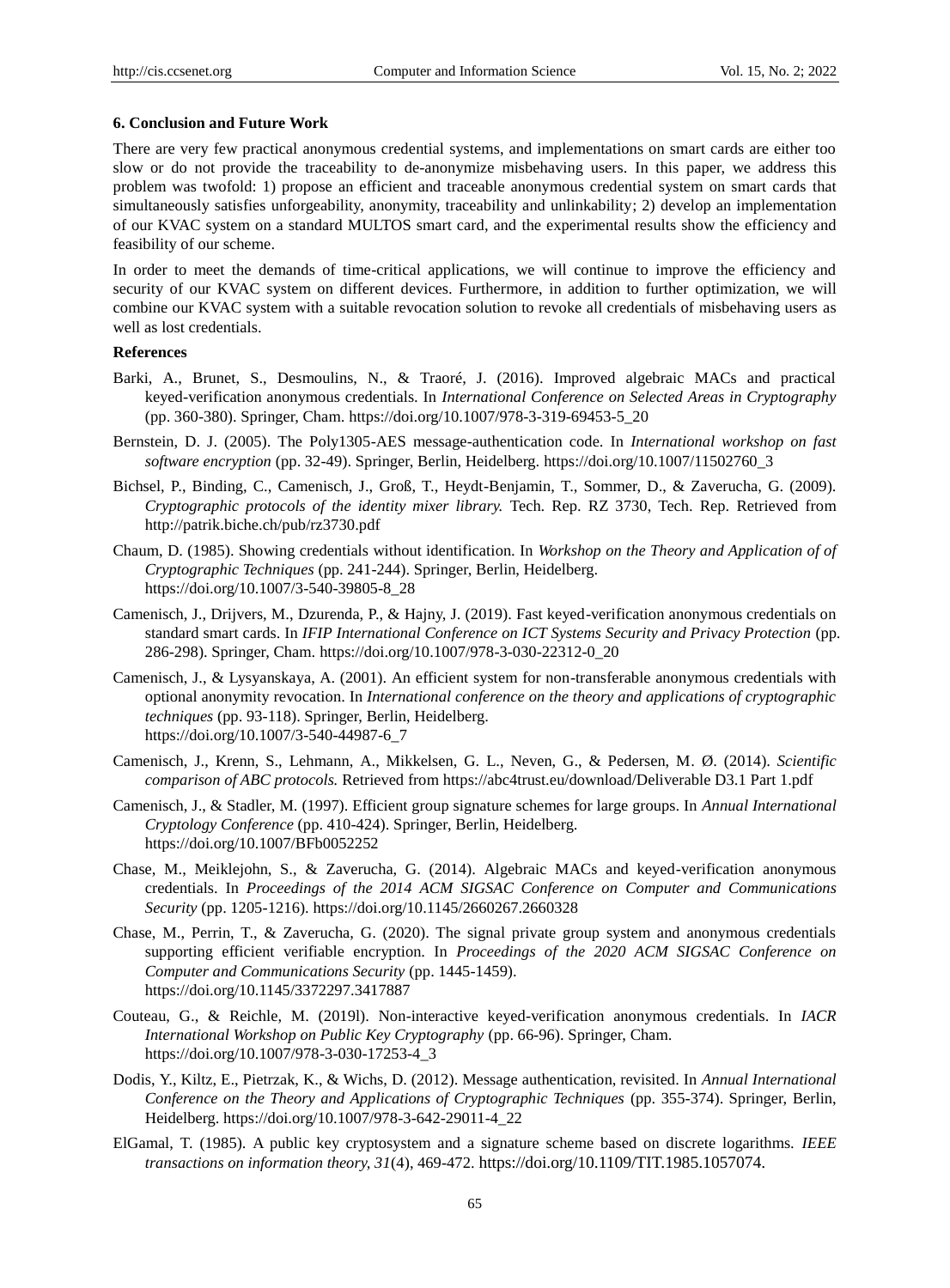- Fuchsbauer, G., Hanser, C., & Slamanig, D. (2019). Structure-preserving signatures on equivalence classes and constant-size anonymous credentials. *Journal of Cryptology, 32*(2), 498-546. https://doi.org/10.1007/s00145-018-9281-4
- Goldwasser, S., Micali, S., & Rackoff, C. (1985). The knowledge complexity of interactive proof systems[J]. *SIAM Journal on computing, 18*(1), 186-208. https://doi.org/10.1137/0218012
- Kerry, C. F., & Director, C. R. (2013). *FIPS PUB 186-4 federal information processing standards publication digital signature standard (DSS).* Retrieved from https://cryptome.org/2013/07/NIST.FIPS.186-4.pdf
- Krawczyk, H., Bellare, M., & Canetti, R. (1997). *HMAC: Keyed-hashing for message authentication.* Retrieved from https://www.hjp.at/doc/rfc/rfc2104.html
- Paquin, C., & Zaverucha, G. (2011). *U-prove cryptographic specification v1.1.* Technical Report, Microsoft Corporation. Retrieved from https://www.microsoft.com/en-us/research/wp-content/uploads/2016/02/U-Prove20Cryptographic20Specifi cation20V1.1.pdf
- Sanders, O. (2020). Efficient Redactable Signature and Application to Anonymous Credentials. *Public Key Cryptography, 2,* 628-656. https://doi.org/10.1007/978-3-030-45388-6\_22
- Schnorr, C. P. (1991). Efficient signature generation by smart cards. *Journal of cryptology, 4*(3), 161-174. https://doi.org/10.1007/BF00196725
- Tan, S. Y., & Groß, T. (2020). Monipoly—an expressive q-SDH-based anonymous attribute-based credential system. In *International Conference on the Theory and Application of Cryptology and Information Security*  (pp. 498-526). Springer, Cham. https://doi.org/10.1007/978-3-030-64840-4\_17
- Torr, C., & Mayes, K. (2017). Multos and multos application development. In *Smart Cards, Tokens, Security and Applications* (pp. 469-496). Springer, Cham. https://doi.org/10.1007/978-3-319-50500-8\_17